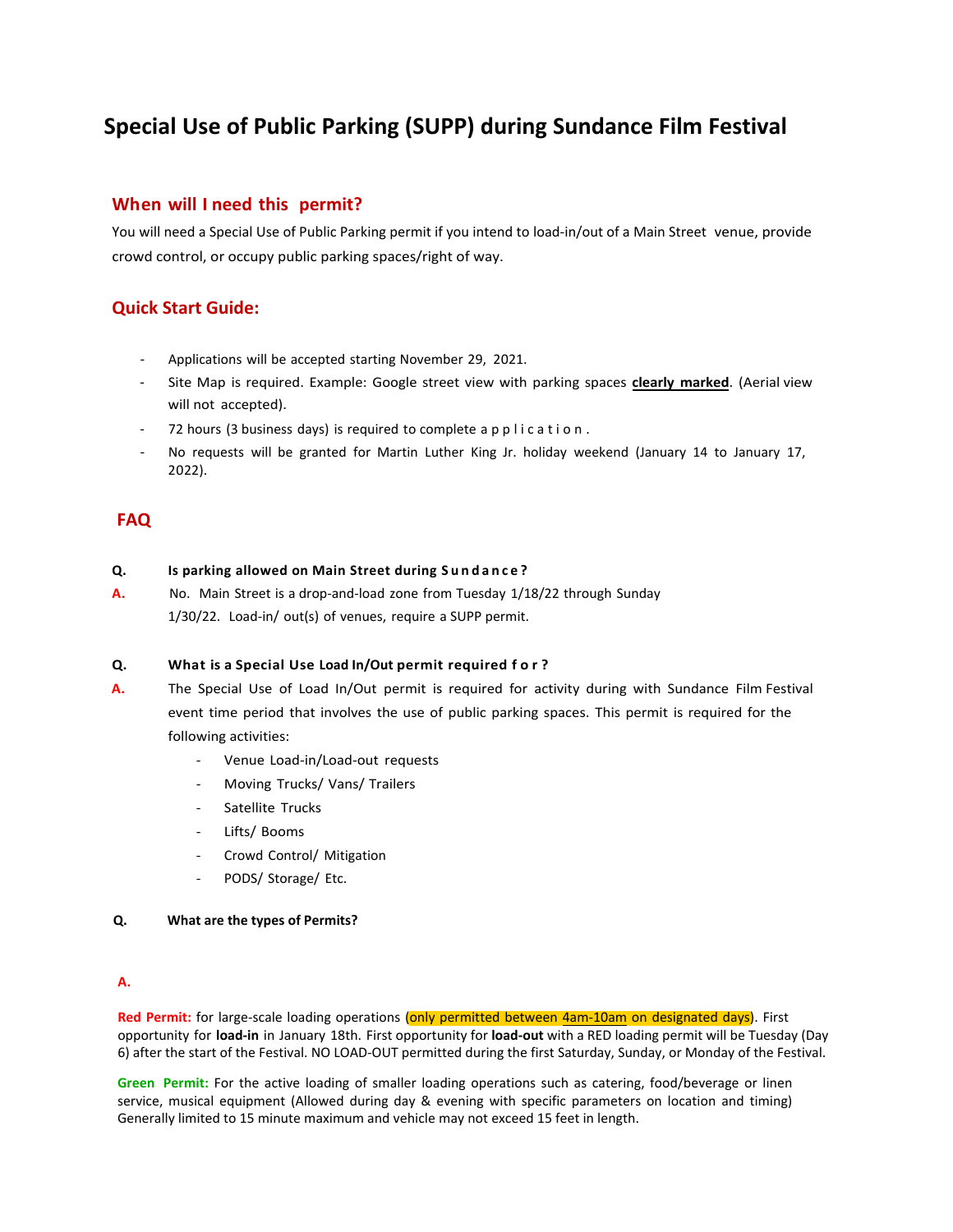## **Q. I rented out my Main Street business for Sundance, I need to move my stuff out; do I need a SUPP permit?**

Yes. A Special Use of Public Parking permit is required for any activity on Main Street that involves the use of public parking spaces and loading in/out of venues. A.

#### **Q. How much does a SUPP permit cost?**

**A.** Cost is \$50.00 per space (22 feet) per day, plus a \$20.00 application fee.

#### **Q. Where is the SUPP permit required?**

- **A.** The Special Use Load In/Out permit is required for extended parking in public parking spaces, which include Main Street, Swede Alley, Park Avenue, Heber Avenue and the following lots:
	- Flag Pole Lot
	- Brew Pub Lot
	- Bob Wells/ Historic Wall Lot
	- North Marsac Lot

## **B. How do I apply for this p e r m i t ?**

**A.** You can email your application starting November 29, 2021 to **pcp[arking@parkcity.org](pcparking@parkcity.org)**. To apply in person at 1053 Iron Horse Drive, Park City, UT 84060. (Note: Please allow 72-hours to process your application.) or, call 435-615-5301.

#### **Q. How do I pay for this p e r m i t ?**

**A.** The following forms of payment are accepted: Cash, check or Visa, MasterCard, American Express and Discover cards.

# **Q. Where do I pick-up my permit?**

**A.** Permits can be picked up at the Public Works Building, located at 1053 Iron Horse Drive, Park City, UT 84060. Hours of operation are M – F, 8:00 AM – 5:00 PM MST. For directions please call 435-615-5301.

#### **Q. Can I use a red curb/no parking zone**

- A. No. Red Curbs and no parking zones are in place for public safety reasons.
- Q. What if I'm just making a delivery?
- **A.** Main Street is designated Drop-and-Load during Sundance (driver must remain with vehicle). Deliveries will require a Special Use Load In/Out permit (see above).

# **Q. Why can't I load-in or load-out during Martin Luther King Jr. Holiday weekend?**

**A.** In accordance with Park City Municipal's licensing code, loading activity will be restricted to maintain vibrancy on the street over the holiday weekend.